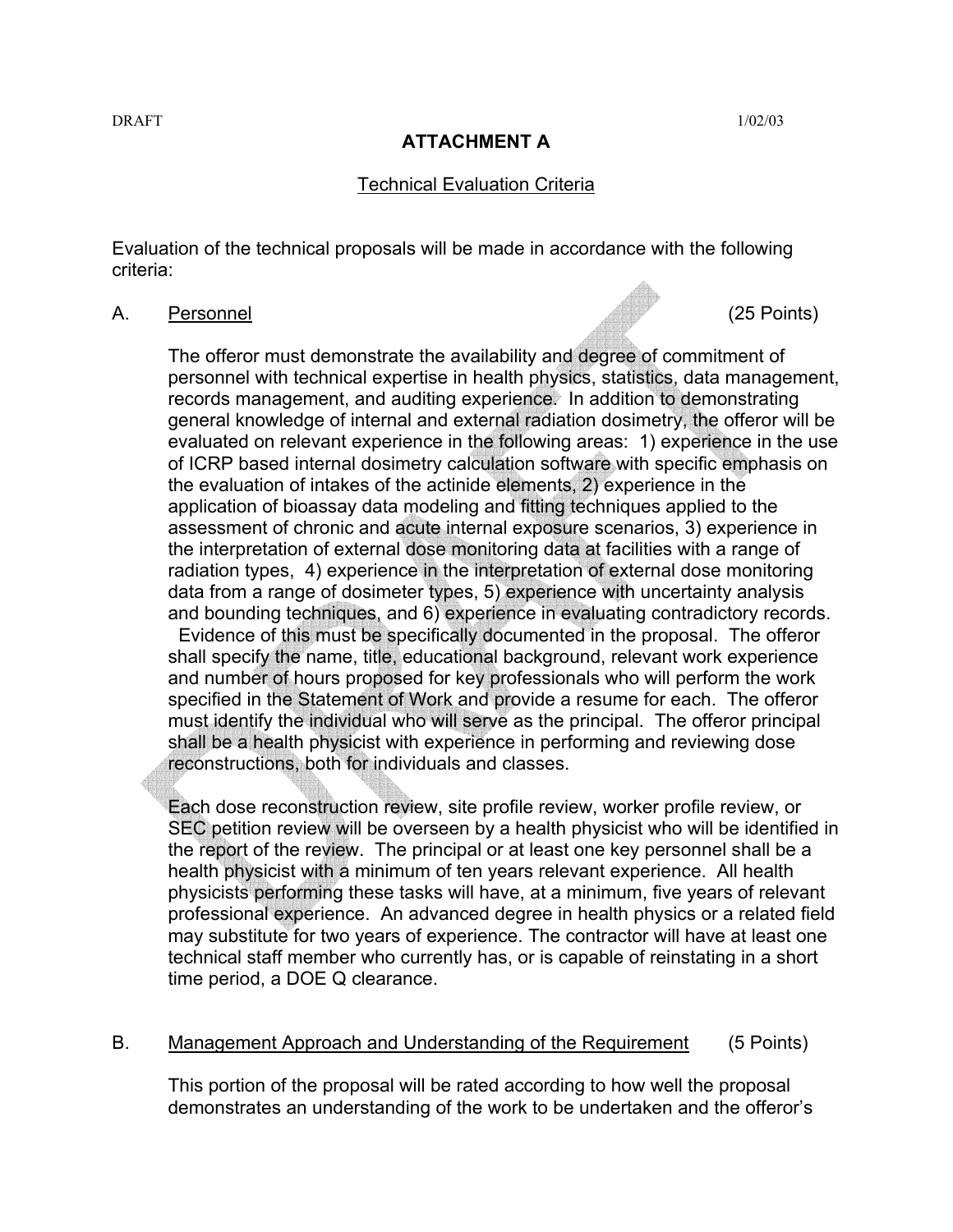$\text{DRAFT}$  1/02/03 approach to the unique management issues posed by the contract and effectiveness of the offeror's use of staff and/or subcontractors, both in terms of cost and in terms of meeting unique technical needs and variable workload.

## C. Technical Approach (10 Points)

Offeror will be evaluated on the adequacy and effectiveness of the described technical approach The offeror should specify their approach for conducting the review of the individual dose reconstruction cases and the review of the NIOSH site profiles, provide evidence of effective understanding of relevant areas of internal and external radiation dosimetry and radiation dose reconstruction techniques, quality control plans, workload tracking techniques/tools and how the technical approach supports the Advisory Board's statutory requirements. Offeror should provide documentation to support professed examples of any such methods, tools, or plans.

## D. Past Performance (-20 to +20 points)

- a. The offeror's past performance in dose reconstruction program support will be evaluated after completion of the technical evaluation. Only those offerors determined technically acceptable in the preliminary competitive range will be evaluated on past performance.
- b. Evaluation will be based on information obtained from references provided by the offeror, as well as other relevant past performance information obtained from other sources known to the Government.
- c. The Government will assess the relative risks associated with each offeror. Performance risks are those associated with an offeror's likelihood of success in performing the acquisition requirements as indicated by that offeror's record of past performance.
- d. The assessment of performance risk is not intended to be the product of a mechanical or mathematical analysis of an offeror's performance on a list of contracts but rather the product of subjective judgment by the Government after it considers all available and relevant information.
- e. When assessing performance risks, the Government will focus on the past performance of the offeror as it relates to all acquisition requirements such as cost, schedule, and performance, including standards of good workmanship; the offeror's adherence to contract schedules, including the administrative aspects of performance; the offeror's ability to attract and maintain key personnel minimizing turn-over, the offeror's reputation for reasonable and cooperative behavior and commitment to customer satisfaction and generally the offeror's business-like concern for the interest of the customer.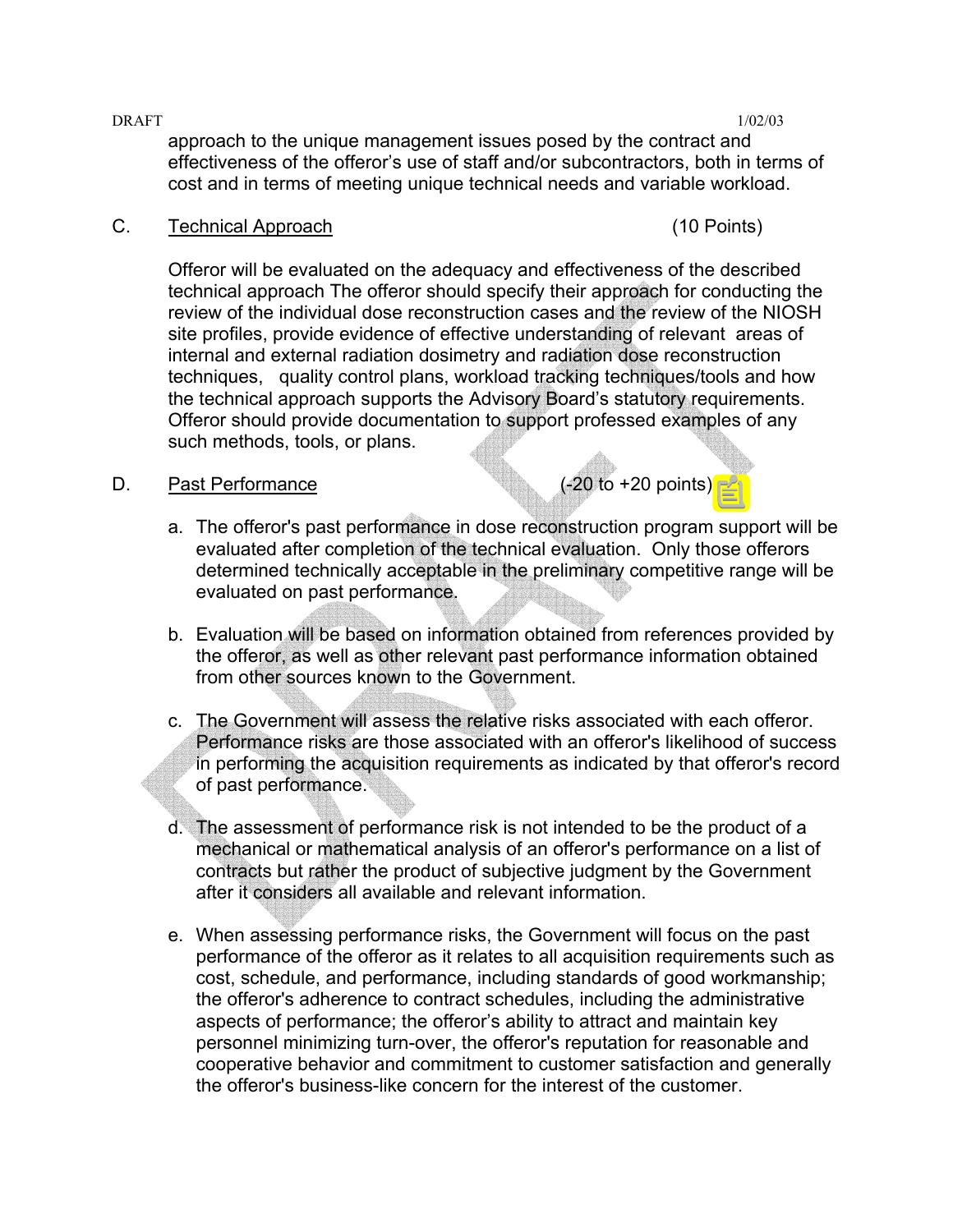#### $\text{DRAFT}$  1/02/03

- f. The lack of a performance record must result in an unknown performance risk assessment that will neither be used to the advantage nor disadvantage of the offeror.
- g. The following past performance ratings are indicative of the point values that will be assigned to various levels of performance. The actual scores assigned may fall anywhere within the range of -25 to +25.
- +20 Excellent Based on the offeror's performance record, no doubt exists that the offeror will successfully perform the required effort. A significant majority of sources of information are consistently firm in stating that the offeror's performance was superior and that they would unhesitatingly do business with the offeror again.
- +10 Good Based on the offeror's performance record, little doubt exists that the offeror will successfully perform the required effort. Most sources of information state that the offeror's performance was good, better than average, etc., and that they would do business with the offeror again.
	- 0 None No past performance history identifiable.
- -10 Marginal Based on the offeror's performance record, some doubt exists that the offeror will successfully perform the required effort. Many sources of information make unfavorable reports about the offeror's performance and express concern about doing business with the offeror again.
- -20 Poor Based on the offeror's performance record, serious doubt exists that the offeror will successfully perform the required effort. A significant majority of sources of information consistently state that the offeror's performance was entirely unsatisfactory and that they would not do business with the offeror again.

# E. Conflict of Interest (25 Points)

The offeror will be required to provide a Conflict of Interest plan which clearly indicates how the offeror will manage and control for potential and perceived conflicts. Offerors must provide a detailed past work history of key personnel and potential consultants or experts who will be employed in this contract, and such information shall be made public upon award of the contract for the successful offeror.

At a minimum, key personnel shall have no prior work history, while performing on behalf of DOE, a DOE contractor, AWE, or an AWE Contractor, in the past 2 years. Beyond this limitation, the offeror, teaming partners, and key personnel shall be evaluated for their entire work history with DOE, a DOE contractor, an AWE or AWE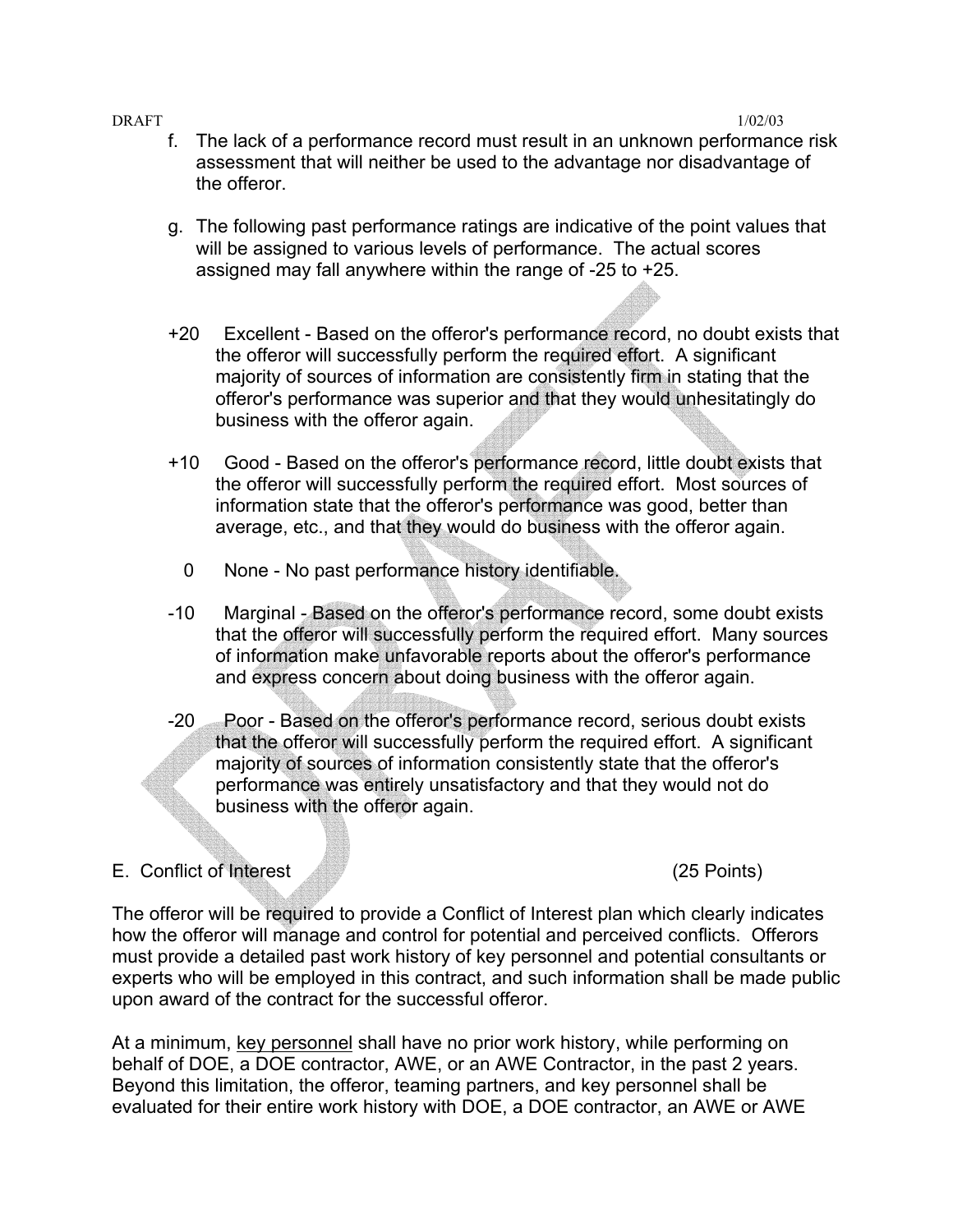contractor for any appearance or actual conflict of interest, or other factors which could otherwise prejudice the independence of the offeror, teaming partners, and key personnel. If the offeror, teaming partners or key personnel have current or past work history with DOE, a DOE contractor, AWE or an AWE contractor, the offeror should include a needs justification for thekey personnel's participation in the project.

Additionally, the offeror, teaming partners, and key personnel shall have no prior work history, while performing under contract with NIOSH or ORAU or ORAU teaming partners in the past 5 years.

Additionally, no personnel may be employed under this contract who have served as an expert witness (including non testifying witness) at any time in the past in any litigation defending worker compensation or other radiation related claims on behalf of DOE, DOE Contractor, AWE, or AWE Contractor.

Moreover, the offeror and teaming partners shall assure that key personnel and staff members who ever worked at a specific DOE or AWE site (under a contract to DOE, DOE contractor, AWE, AWE contractor or NIOSH or ORAU or ORAU teaming partners) will not be involved in any reviews related to that site.

The offeror, teaming partners, and key personnel will not be permitted to perform or bid for radiation dosimetry related projects for the DOE, a DOE contractor, AWE, AWE contractor or NIOSH or ORAU or any of ORAUs teaming partners while performing work under this contract. In addition, they may not be engaged (either directly or indirectly) in a decision making role in a radiation protection program for any of the entities listed above.

Finally, individuals currently working on NIOSH Dose Reconstruction Contract (Contract Number 200-2002-00593) will not be eligible for work, in any capacity, under this contract.

It should be noted that past employment or work as a subcontractor for DOE, DOE contractors, AWE, or AWE Contractor does not prohibit any individual's participation in the contract, subject to the limitations delineated above.

Key Personnel include those individuals who will oversee the technical, professional, managerial and support functions and/or assume responsibility for assuring the validity and quality of the contractor's work products. Prior to reassigning any of the specified individuals to other programs, the Contractor shall notify the Contracting Officer reasonably in advance and shall submit justification (including proposed substitutions) in sufficient detail to permit evaluation of the impact on the program. No diversion shall be made by the Contractor without the written consent of the Contracting Officer; provided, that the Contracting Officer may ratify in writing such diversion, and such ratification shall constitute the consent of the Contracting Officer required by this clause. The